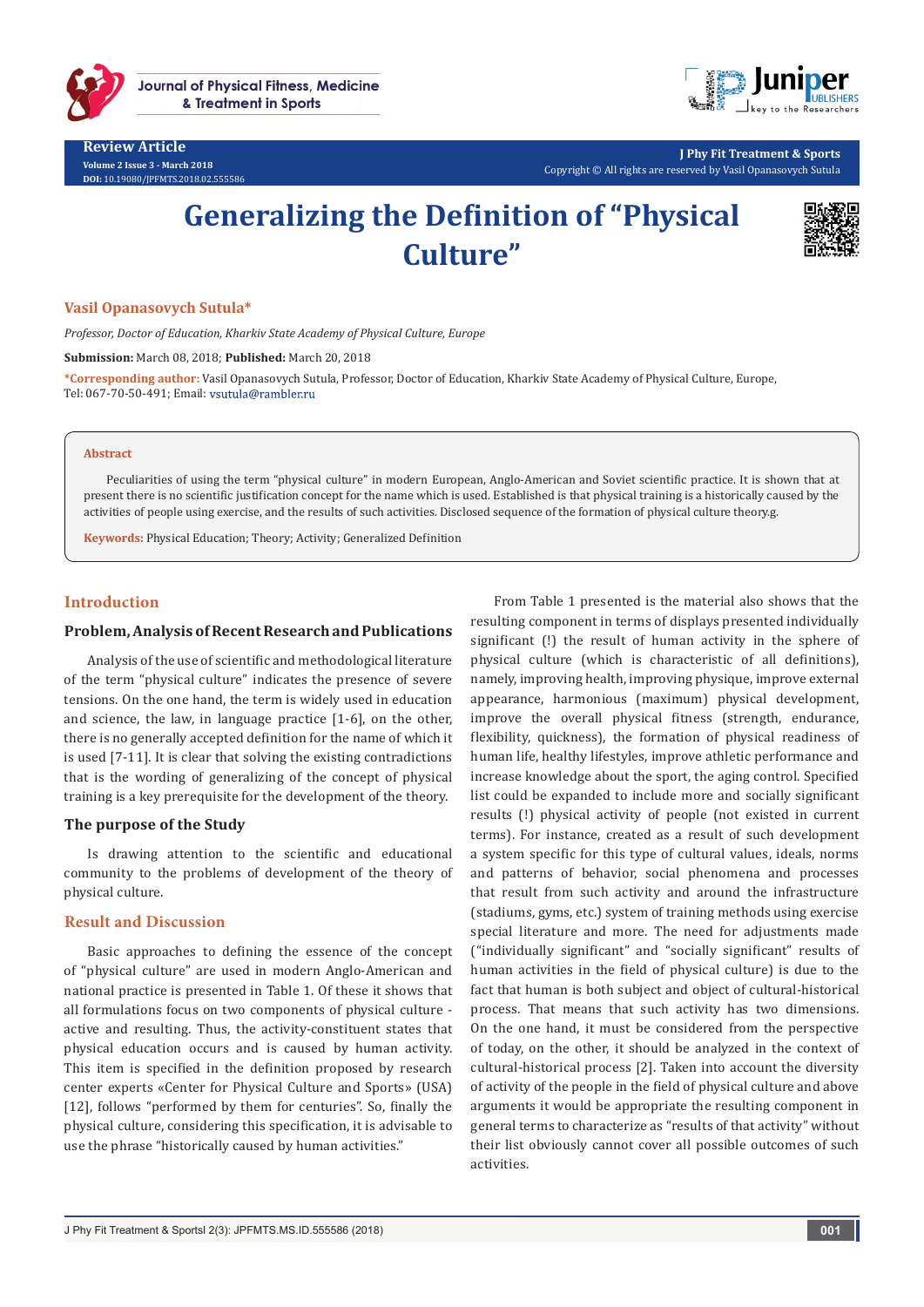| $N^{\circ}$ p/p | <b>Anglo-American and European Practice</b>                                                                                                                                                                                                                                                                                                                                                                                                                     | <b>World Practice</b>                                                                                                                                                                                                                                                                                                                 |
|-----------------|-----------------------------------------------------------------------------------------------------------------------------------------------------------------------------------------------------------------------------------------------------------------------------------------------------------------------------------------------------------------------------------------------------------------------------------------------------------------|---------------------------------------------------------------------------------------------------------------------------------------------------------------------------------------------------------------------------------------------------------------------------------------------------------------------------------------|
|                 | Physical culture is a term used to describe<br>the various activities people have employed<br>over the centuries to strengthen their bodies,<br>enhance their physiques, increase their<br>endurance, enhance their health, fight against<br>aging, and become better athletes. HJ Lutcher<br>Stark Center for Physical Culture and Sports<br>[13]                                                                                                              | Physical culture - the kind of human culture<br>and society. This activity and its results are in<br>formation of physical readiness for life. On the<br>one hand, this specific process, on the other<br>- the result of human activity and the means<br>and method of human physical perfection.<br>T Krutsevych, G Bezverkhnii [3] |
| $\mathcal{L}$   | Physical culture, philosophy, regimen,<br>or lifestyle seeking maximum physical<br>development through such means as weight<br>(resistance) training, diet, aerobic activity,<br>athletic competition, and mental discipline.<br>Specific benefits include improvement in<br>health, appearance, strength, endurance,<br>flexibility, speed, and general fitness as well as<br>greater proficiency in sport-related activities.<br>Encyclopædia Britannica [14] | Physical culture - the kind of human culture<br>and society. This activity and its results are in<br>formation of physical readiness for life. On the<br>one hand, this specific process, on the other<br>- the result of human activity and the means<br>and method of human physical perfection.<br>T Krutsevych, G Bezverkhnii [3] |

**Table 1:** The essence of the concept of "physical culture", which is used in modern Anglo-American and domestic practice.

Analysis of existing definitions of physical culture also shows that they do not reflect the particular conditions of the people in the field of physical culture. That is no information on the specific tools used in the culture-people activities, thus did not reflected how special that is inherent to this type of culture that it generates and allocates this kind of culture among others. Note that this feature is universal; it manifests itself in all definitions of physical culture, which draws the attention of Professor John D Fair [10], as well as the definitions used by domestic scientists. Obviously, the primary means by which a variety of human needs are realized in the field of physical culture are physical exercises, and those who do not have it direct utilitarian value (instant benefits). In this feature exercise drew attention in 1924 H Dyuperron who noted that "... within this utilitarism ties in difference of movements in general bron exercises of physical culture" [13,14]. So exercises are the hallmark of this type of culture, a kind of pivot around which combines motility of man and his spiritual development in the specialized activities. They are that fundamental "bricks", which are the basis of the unity of the various forms of social manifestation of physical culture. Considering the above definition of a generalized physical training it should be made needed to specify components, namely, the phrase "use of physical exercise".

The above analysis allows us to formulate generalized definition of Physical culture as follows. Physical culture is a historically caused by the activities of people with using exercises, and the results of such activities. The wording of this definition is a key prerequisite for the development of the theory of physical culture because it focuses on its main specific characteristics and makes it possible with one voice to determine the nature of the various forms of social manifestation of physical culture (physical education, sport and physical recreation, physical rehabilitation and adaptive physical culture) and indicates the sequence process of this theory to develop.

## **Conclusion**

a) Analysis of the features use of European and Anglo-American scientific practice of the term "physical culture" indicates the presence of severe contradictions. On the one hand, the term is widely used in education and science, law, language in practice and on the other, there is no scientific justification concept for the name of which it is introduced. Indicated contradiction as the analysis cannot be resolved within the existing theoretical concepts (theory and methodology of physical education, sports theory, etc.). Because it is both a cause and consequence of the theory of physical education which is not formed so far.

b) The results of the analysis indicate that physical culture is a historically caused by the activities of people using exercises, and the results of such activities.

c) Based on the summary determination of physical culture, namely the notion that physical culture is formed as a result of human activities to meet the diverse needs of exercises, it can be concluded that the first step towards the development of the theory is self-selection mechanism of such activities. Specified approach involves finding out the nature and structure of human needs to use exercises principles of their formation, their relationships and patterns of change in the development of physical culture.

d) Based on the determination of synthesis, namely the statement of the fact that physical culture is the result of historically due to human activities, the second step in the development of the theory is to elucidate the mechanism of historical self-development of social phenomena and processes, which are based on human activities to use of exercises. It needs to consider the fact that the emergence of modern forms of social manifestation of physical culture